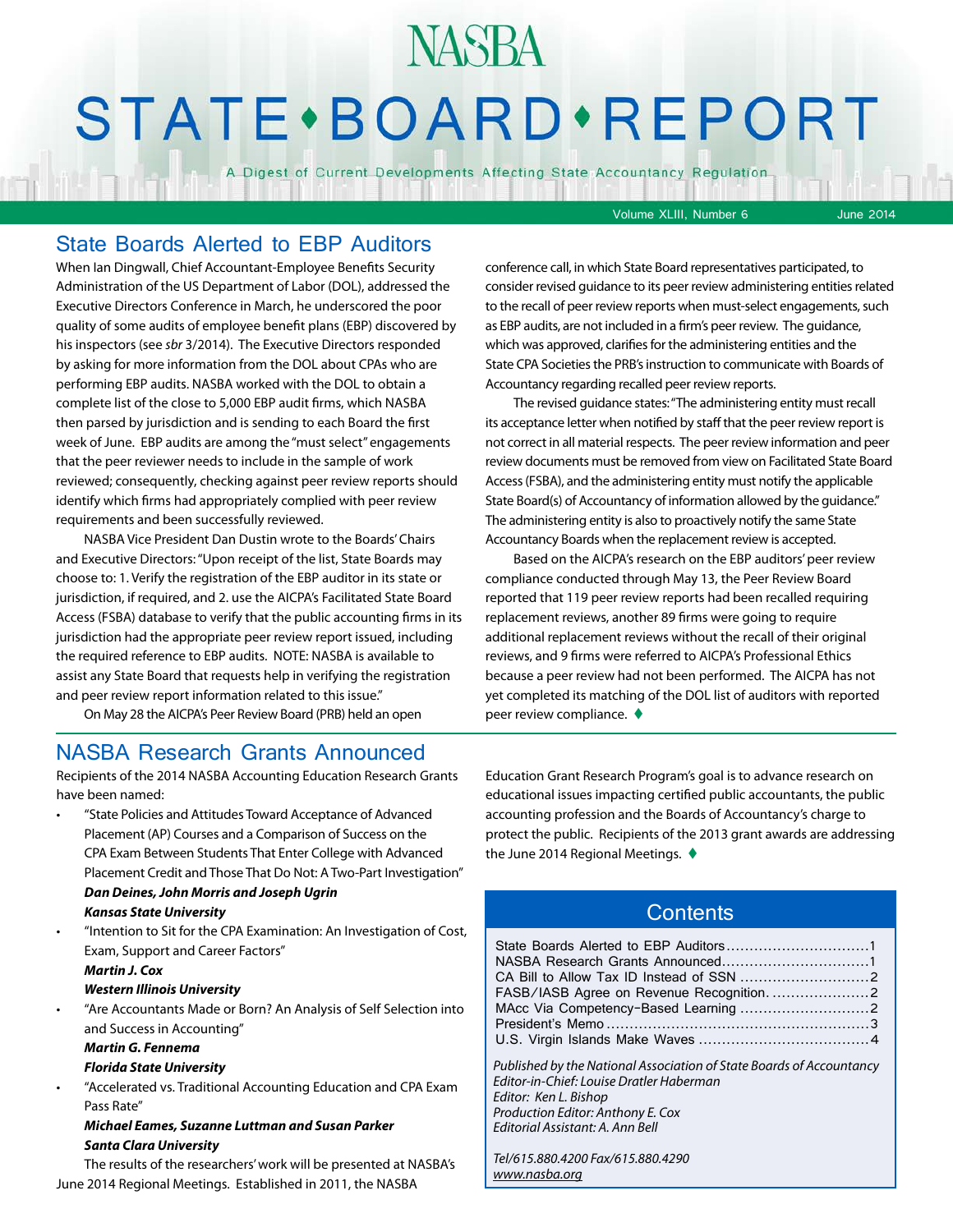# <span id="page-1-0"></span>CA Bill to Allow Tax ID Instead of SSN

Use of the federal taxpayer identification number in lieu of a Social Security number for professional licensing was approved by the California Senate in a 32-0 vote on May 8. SB 1159, a bill introduced by California Senator Ricardo Lara, now requires approval by the California Assembly, where it has been referred to three committees of reference. The legislation would cover about 40 state licensing boards, including the Board of Accountancy. The Public Policy Institute of California has estimated that the state's workforce includes 1.85 million people who are undocumented aliens. In January 2014 (see *sbr* 1/2014) AB 0124 went into effect in California that permits undocumented aliens to receive a law license if certified by the State Bar.

SB 1159 would amend Section 30 of the Business and Professions Code so it would state that any board, the State Bar and the Bureau of

Real Estate "shall not process an application for an initial license unless the applicant provides its federal employer identification number, or federal taxpayer identification number or Social Security number, if one



has been issued to the individual, where requested on the application." Similarly, the law provides for the release of the federal taxpayer identification number or the Social Security number to an examination or another state's licensing entity only for the purpose of verification of licensure or examination status.

This legislation is included in NASBA Legislative and Governmental Affairs Director John Johnson's high priority bill tracking list and can be followed through the Legislative Tracking service found on www.nasba.org.  $\blacklozenge$ 

### FASB/IASB Agree on Revenue Recognition

Following years of discussion, the Financial Accounting Standards Board (FASB) and the International Accounting Standards Board (IASB) announced on May 28 their converged standard on the recognition of revenue from contracts with customers. The previous requirements for International Financial Reporting Standards (IFRS) and for U.S. Generally Accepted



Accounting Principles (GAAP) often resulted in different accounting for transactions that were economically similar. The new standard's core principle is for companies to recognize revenue to depict the transfer of goods or services to customers in amounts that reflect the payment to which the company expects to be entitled in exchange for those goods or services. The standard will also result in enhanced disclosures about revenue, provide guidance for transactions that were not previously addressed comprehensively, and improve guidance for multipleelement arrangements. A joint research Transition Resource Group has been set up to aid those moving to the new standard, which will be contained in the FASB Accounting and Standards Codification as a new *Topic 606, Revenue from Contracts with Customers*, and the IASB is issuing *IFRS 15, Revenues from Contracts with Customers*.

"The issuance of this standard is a major step, but it is not the end of the process," commented FASB Chairman Russell Golden. "Through the transition resource group and a robust implementation period, the FASB and the IASB will work to ensure that reporting organizations are able to make a smooth transition to the new requirements by 2017." An archived one-hour webcast of a high-level overview of the new guidance, originally presented on June 5, will be available on www. ifrs.org and www.fasb.org. The webcast covers the background of the project, expected improvements, description of the five-step model for recognizing revenue, discussion of the Transition Resource Group and questions and answers.

While the IASB and FASB achieved their goal of reaching the same conclusion on all requirements for accounting for revenue from contracts with customers, there remain some small differences in how the two handle: collectability threshold, interim disclosure requirements, early application and effective date, impairment loss reversal and nonpublic entity requirements. Companies using IFRSA will have to apply the revenue standard for reporting periods beginning on or after January 1, 2017 and those using U.S. GAAP will be required to apply it for annual reporting periods beginning after December 15, 2016, including interim reporting periods therein. U.S. nonpublic companies and organizations have an extra year to apply the standard, beginning with annual reporting periods after December 15, 2017 and interim and annual reporting periods thereafter.

In total, the IASB and FASB had received more than 1,500 comment letters in response to their work over 12 years.  $\blacklozenge$ 

#### MAcc Via Competency-Based Learning



Western Governors University (WGU), one of the first universities to implement competency-based learning, has inaugurated a master's degree program in accounting that will allow students to embark on their studies beginning on July 1, 2014. This new on-line degree program uses technology that allows individual learners to study, complete tasks

and then take assessments on their schedule at their own pace. This allows students to advance through the program as soon as they are able to demonstrate mastery of the material.

"Because WGU measures learning rather than time spent in class, professionals with knowledge and skills from work and previous college experience can often move through their programs more quickly, saving both time and money," WGU claims.

The new master's degree program is aimed at those who need additional preparation to sit for the Uniform CPA Examination or other professional examinations. However, the school cautions applicants: "Students may need to meet additional state-specific requirements to sit for the CPA exam."

Among the key topics the new master's program will include are: advanced financial accounting; advanced managerial accounting; fraud and forensic accounting; governmental and nonprofit accounting; accounting research; management communication; advanced auditing; financial management; and advanced tax concepts.  $\blacklozenge$ 

est bitti iradi saat basi kati urba kasi basi kasi ost basi kan basi kasi ka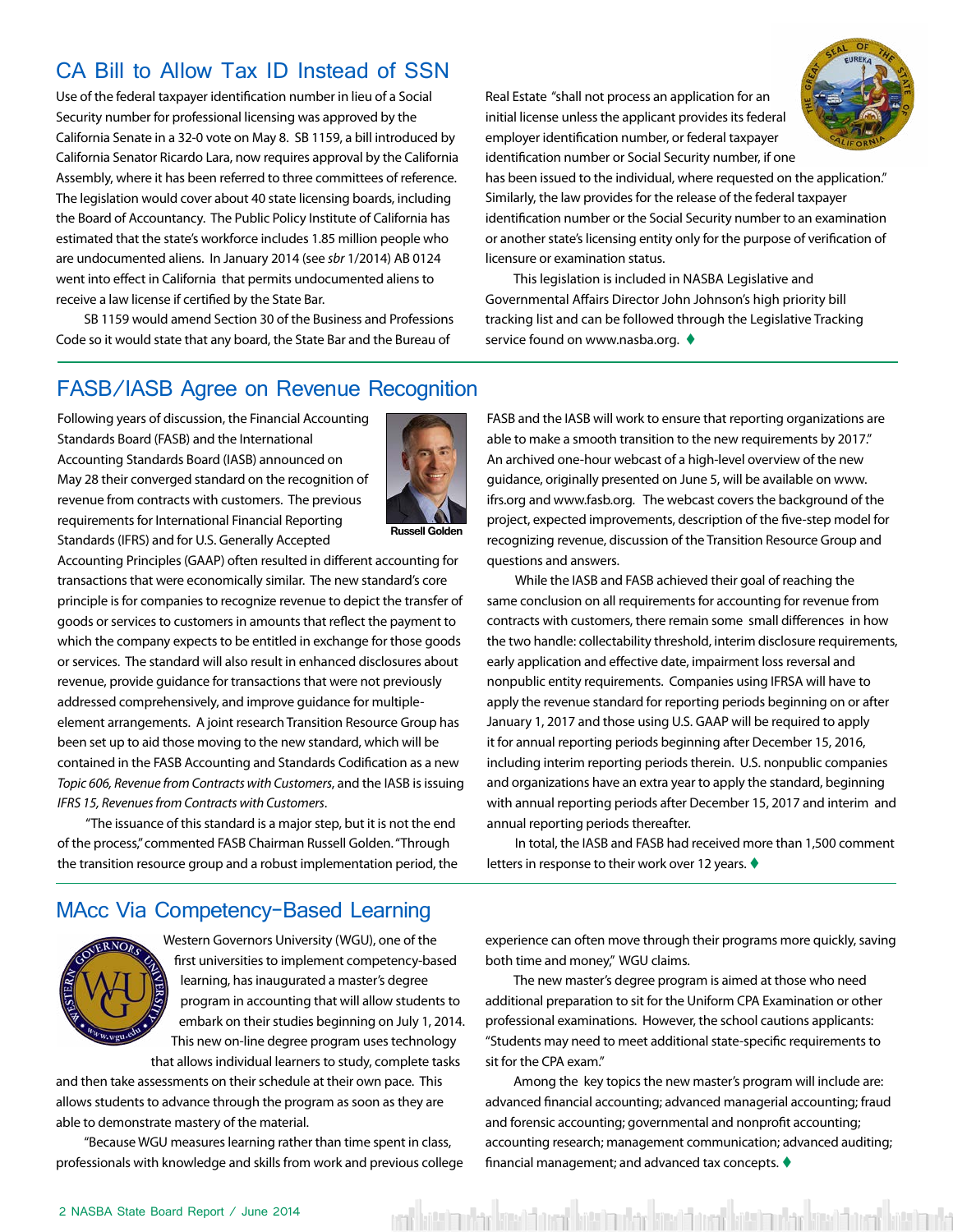# PRESIDENT'S MEMO

# **Reviving "Uniform" in the UAA**

As many of you may know, my first career was in law enforcement. State laws are often unique to each state. In recent years the disparity of laws regarding gun possession, self-defense and even the use of marijuana have been given extensive press coverage. It is seldom remembered that as late as the 1950s and 1960s even traffic laws were disparate in different states. One example is the "right turn on red" law that allows drivers to safely turn right after coming to a full stop. California was the first state to adopt right turn on red in 1947, but it took until the early 1980's for almost all states to adopt it. In my early days of law enforcement, I remember the nationwide discussion about the lack of uniformity of traffic laws, including right turn on red



**Ken L. Bishop President & CEO**



inconsistency, which was getting drivers into trouble across the country. You still better not make a right turn on red in New York City.

Very similarly, in the 1980s NASBA, the AICPA, Boards of Accountancy and State CPA Societies began considering the lack of uniformity of accounting laws across the United States. In 1984 the first joint model bill was published by the AICPA and NASBA, and in 1992 that was revised to become the Uniform Accountancy Act, developed to propose and persuade states to embrace some level of uniformity. The concept of "substantial equivalency" was mapped out in the third edition of the UAA, released in January 1998, and last month we released the seventh edition of the UAA. We just achieved a significant milestone when, on May 16, 2014, Virgin Islands Governor John P. de Jongh, signed the new VI Accountancy Act into law, paving the way for all U.S. states and territories to be deemed substantially equivalent (and creating

the 51st mobility state). It has taken time, but this is a tremendous achievement.

Looking back, especially on the past decade, the diligent progression to uniformity has continued. Farsighted leaders in the 1980's first proposed mobility, mandatory peer review, more flexible ownership, 150-hour licensure requirements and many other changes that are now adopted in the majority of our states and territories. So with these amazing achievements and successes, why revisit the "Uniform" in the Uniform Accountancy Act?

With the adoption of CPA mobility in almost every state, NASBA and AICPA developed and maintain the *CPAMobility.org* website, a tool that allows CPAs practicing in another state through mobility the ability to be aware of any unique or non-uniform requirement in the visited state. While this useful tool works well to keep CPAs in compliance with the law, it also puts a bright light on the remaining inconsistent and unique statutes and rules around the country.

Let me state clearly that NASBA is, and will always be, supportive of states' rights including the right to deviate from the UAA. One good example is the decision of a majority of states now adopting 120 hours of education to sit for the Uniform CPA Examination. While we are supportive of the UAA which calls for 150 hours to sit for the Examination, we have supported and defended states that have chosen the dual (120 to sit/150 for license) path. However, when disparate statutes and rules affect practice, both consumers and professionals could be put into harm's way. On these matters, NASBA will likely take an educational and persuasive posture.

In recent discussions with the AICPA, we are considering how to identify, prioritize and understand the remaining disparities from the UAA that exist around the country. Many Board of Accountancy members may not even realize that differences exist. Once we have completed that review, we will work to ascertain the reasons and justifications for the outliers and develop strategies to close potentially harmful gap(s) and to revive the "Uniform" in the Uniform Accountancy Act.

Wishing each of you a wonderful summer!

*Semper ad meliora (Always toward better things)*

Jen L. Bolop

*-- Ken L. Bishop President & CEO*

skumistija (kratafalaris) orakumistija (kratafalaris) orakumistija (kratafalaris) (kra